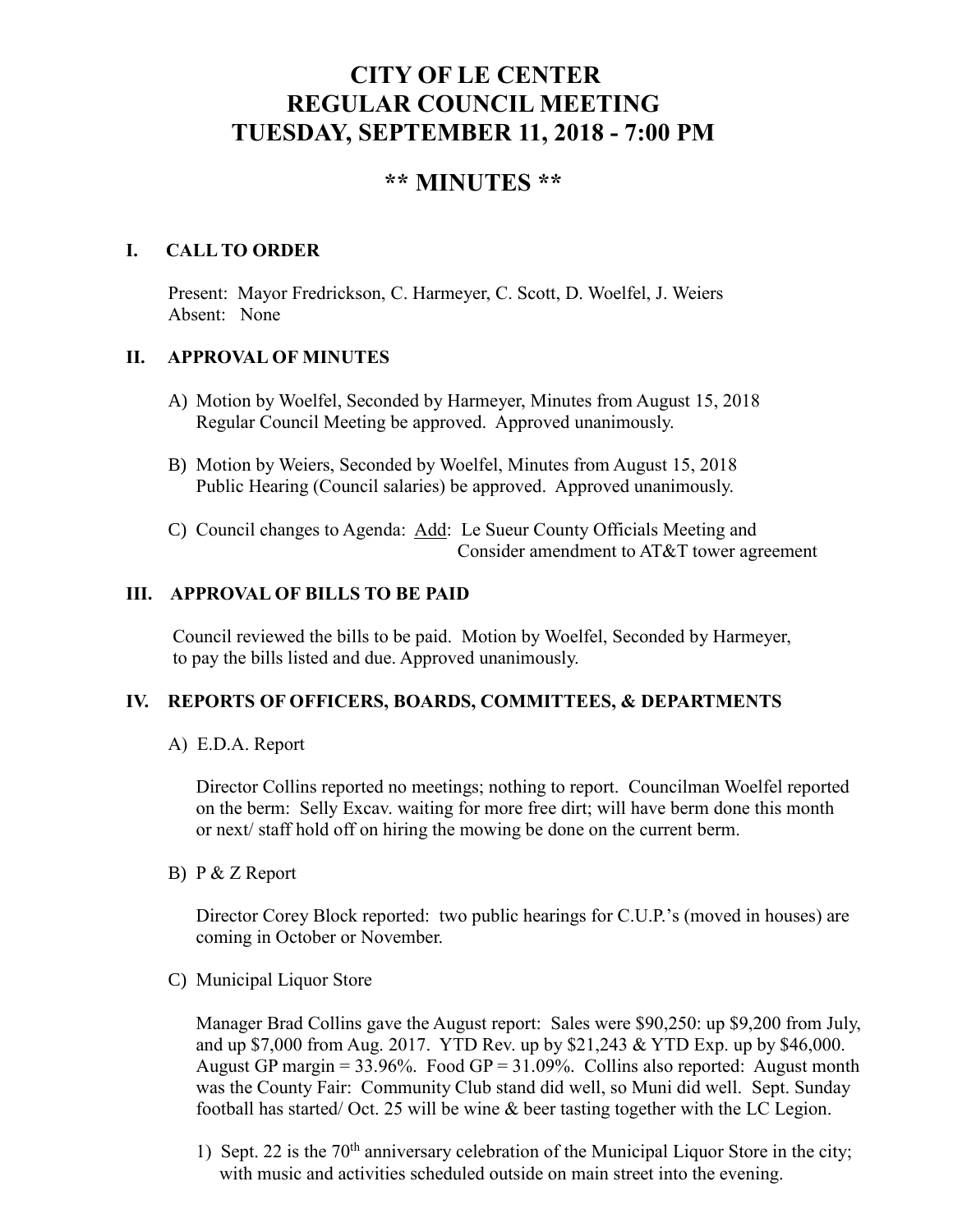D) Police Department

.

Police Chief Pfarr reported on the police activities for month of August: 192 calls  $\omega$  2,329 miles patrolled/ total calls up 19%, total miles up 1% for the year.

E) Water, Sewer, Streets, Parks Departments

Public Works Supt. Curt Roemhildt reported:

- Water- flushing hydrants is done for the season. T-Mobile wished to replace their antennas on the water tower; Bolton & Menk will do the inspection.
- Streets- did some cutting of the boulevard trees in town. CenterPoint Energy will be done installing new lines in two weeks.
- Parks- pool is all closed down for the year. Public Works staff cut out a huge amount of buckthorn from the pool woods; and would like to burn the pile at the demo derby pit. Permission was granted by Le Sueur County, county fair board, and Minnesota DNR said no permit needed from them. Motion by Fredrickson, Seconded by Scott, yes ok to burn the pile when appropriate. Approved unanimous.
- Refuse- what can staff do to stop the junk and garbage coming in after-hours down at the shop? Mayor Fredrickson suggested we start with the internal problems of the staff allowing junk and extra's being allowed to be thrown on all days. Try to rope it off on Sat. afternoon with signs and only be open our set hours.
- F) Bolton & Menk Engineering

Engineer Hawbaker reported: Sunrise Avenue project is completed.

- 1) Chard bill for \$3,803.75 @ 80 North Lexington Avenue: Homeowner Jeff Anvik is disputing the bill; says his water leak was caused by damage done by the contractor (Chard) when installing the new curb box and fittings during the 2016 Lexington Avenue Project. Mayor & Council & City Attorney opinion is: this is the homeowner's bill; city is not responsible, only up to the curb box, and then is the homeowner's responsibility. After discussion: Motion by Mayor Fredrickson, Seconded by Woelfel, city make payment to Chard since we called them to do the work; with the good possibility we will be assessing this bill back to someone/ the homeowner? Approved unanimously.
- G) Fair Report

 Nancy Stauff reported: Fair very successful, great crowds every day, mostly due to the nice weather/ barns were full of participants/ first events were held in the new show-barn/ working on a grant for new electrical in the horse barn/ inflatable rides were successful. Old school house is not part of the Fair; it's owned by the county historical society and/or the city; and is involved in that lawsuit mess. The school was open at times during this Fair.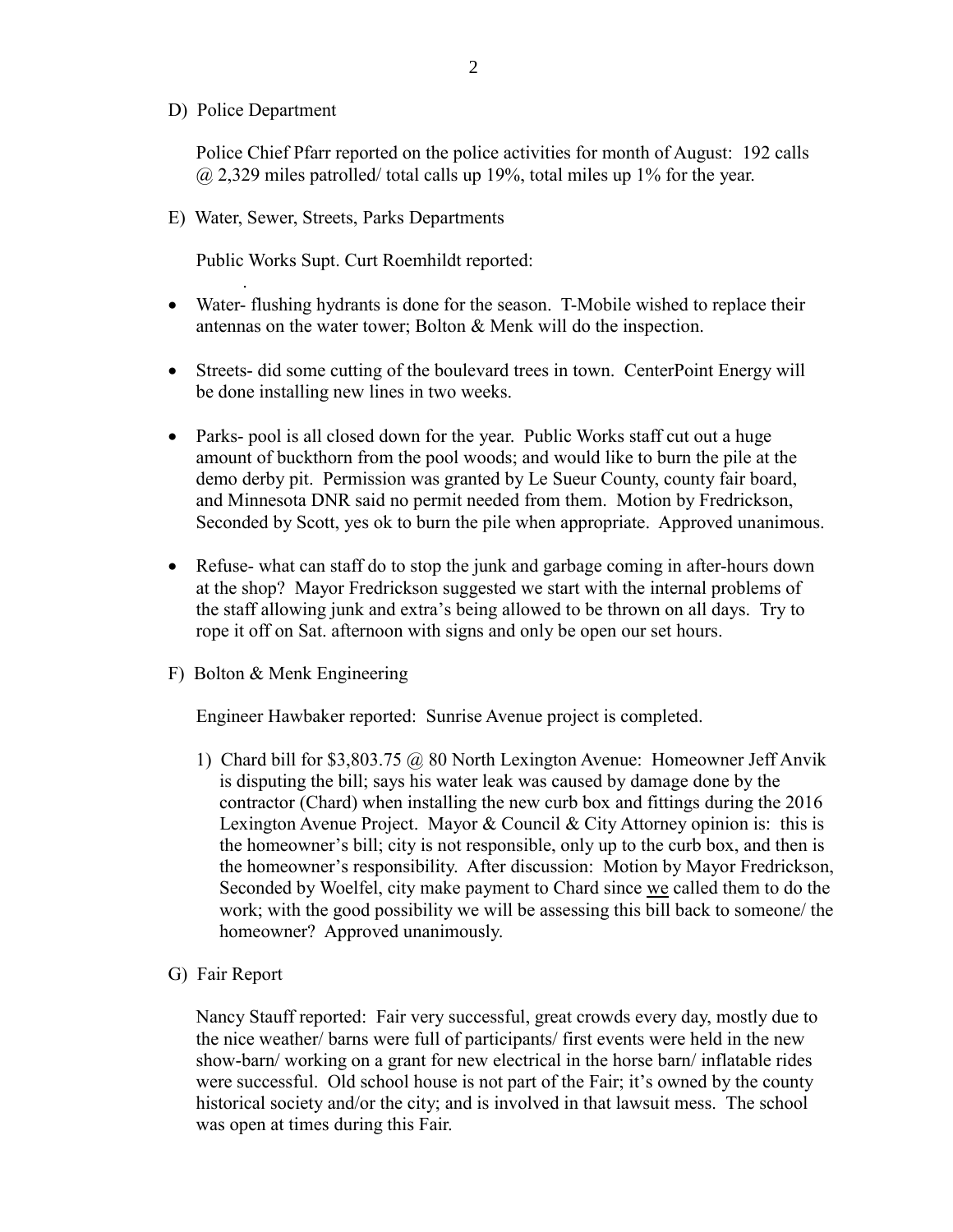#### **V. PUBLIC FORUM**

 Barbara Droher Kline, Chair of Le Sueur County Broadband Coalition, gave an update to the council on their mission: seeking & planning for more broadband thru-out the county thru the Blandin Foundation. County is seeking input thru a survey available on the county website.

 County Commissioner Lance Wetzel updated the council: working to finish County Rd 5 construction & striping. Justice Center = \$7.2M costs so far of \$32M total; looks to be \$3.5M under budget so far. Wetzel explained the reasons for the new center: we were going to lose our ability to house criminals here, and would have to pay to send them to other counties. Justice Center is on schedule and under budget right now. If it comes in under budget, the remaining balance will not be spent elsewhere.

There were no petitions, requests, comments, or communications from the general public.

#### **VI. OLD BUSINESS**

- A) Administrator Collins presented the final 2017 Audit Report showing:
	- 1) Year-end Fund Balance is \$1,177,292; an increase of \$252,538 over 2016.
	- 2) Fund Balance of is approx. 53% of operating expenses; over the state recommended.
	- 3) Water Fund sales were up by \$8,000; showing a net profit of \$176,178.
	- 4) Sewer Fund sales were down by \$31,000; showing a net profit of \$178,168.
	- 5) Refuse Fund sales were up \$11,000; showing a net profit of \$24,361.
	- 6) Liquor Fund sales were up by \$54,000; showing a net profit of \$104,348.

 Overall: outside of carrying a large amount of street project debt; the city is in good financial shape. The council generally accepted the final 2017 Audit Report.

B) Chamber Director Don Hayden and some Chamber board members were present to ask the council to reduce or eliminate their \$300 per month office rental fee paid to the city to rent Hayden's cubicle. It was established that Mr. Hayden does several tasks that do help out the city staff such as bank runs, mail runs, phone answering, and watching the office when staff is short. Motion by Fredrickson, Seconded by Woelfel, that as of October 1<sup>st</sup> eliminate the \$300 monthly fee. Approved unanimously.

# **VII. NEW BUSINESS**

.

- *\*\* Public comment period on the Preliminary 2019 Levy and Budget \*\**
- A) Administrator Collins explained the Preliminary 2019 maximum levy and total budget; how the numbers were derived from the council budget workshop meeting held July 31. Motion by Harmeyer, Seconded by Scott, to adopt **Resolution No. 2018E**, thereby approving maximum preliminary tax levy of  $$1,102,662 (+ 1.586%)$  Approved unan.
- B) Motion by Weiers, Seconded by Scott, to adopt **Resolution No. 2018E**, thereby approving maximum preliminary total budget of \$3,491,020 (+.91%) Approved unanimously.
- C) Mayor Fredrickson announced the final 2019 levy and budget "public comment meeting" for Tuesday, December 11  $\omega$  7:00 pm. Public comments will also be allowed at the October 9, November 13, and December 11 regular council meetings.